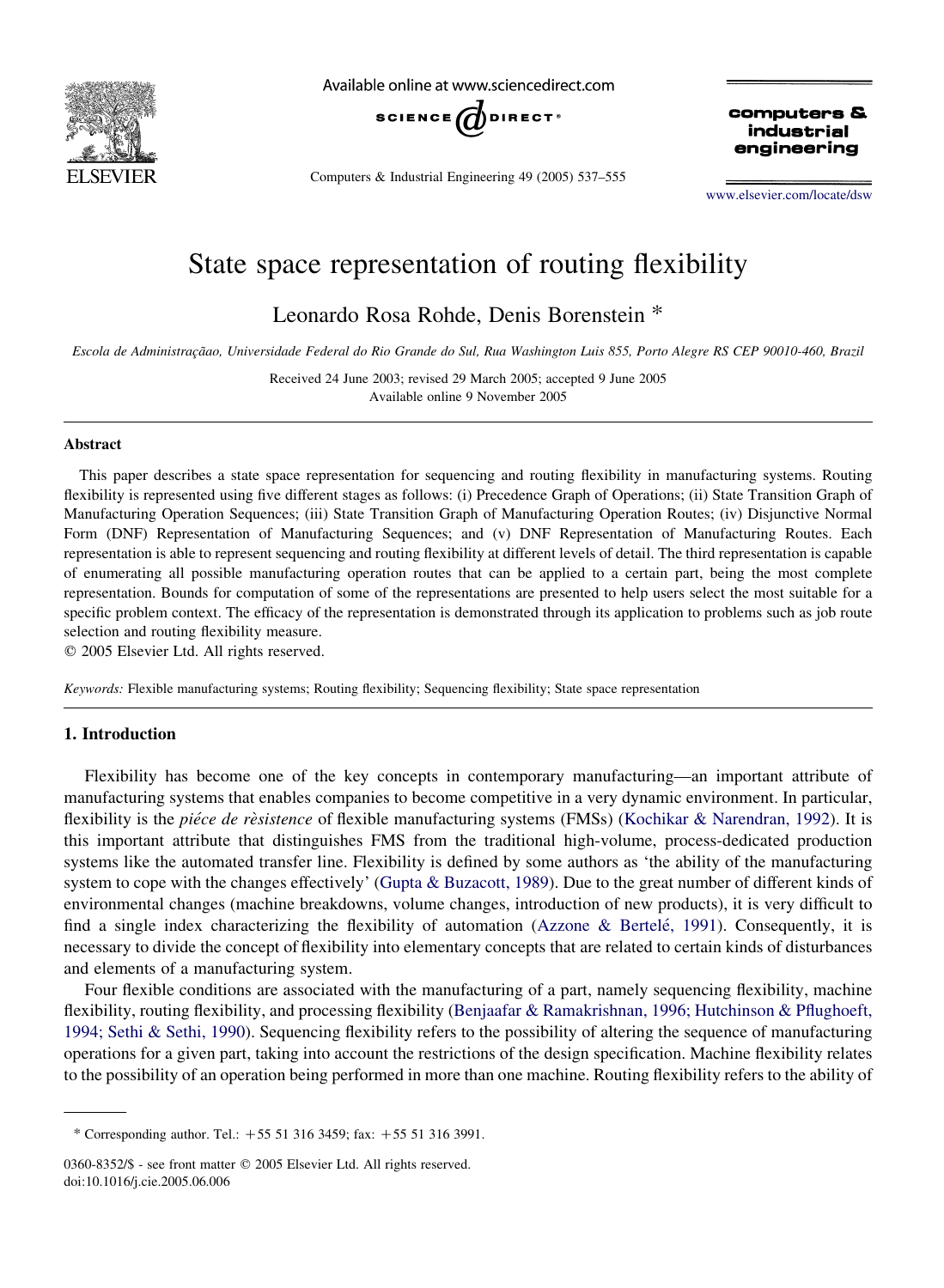a manufacturing system to permit sequencing and machine flexibility simultaneously. Process flexibility provides alternative paths for completing a manufacturing process, which includes different manufacturing or process sequences. Several researchers have demonstrated the potential for improving system performance using routing flexibility [\(Benjaafar, 1994; Hancock, 1989\)](#page--1-0). Since flexibility can be an important attribute of a manufacturing system in terms of improving its performance, the development of models and algorithms that are able to represent sequencing and routing flexibility is an important step towards an effective design, operation and control of flexible manufacturing systems. Moreover, as the introduction of flexibility in manufacturing systems requires high investments, such a development is also an important step towards a better understanding of the consequences of having these kinds of flexibility. The representation will help manufacturing engineers to introduce sequencing and routing flexibility with a minimal loss of efficiency.

The choice of the route in which parts are manufactured can affect the efficiency of the manufacturing process. For example, one route may require less fixturing, and less changing of tools. The choice of manufacturing routes is made by human experts. The availability of a systematic procedure able to generate all feasible manufacturing routes that is proven correct and complete will guarantee that all and only feasible manufacturing routes will be generated. Thus, choosing representations for routing flexibility is an important decision both in creating an efficient manufacturing route planner and in designing control system for the manufacturing process.

Several methodologies for representing sequencing and routing flexibility have been utilized. [Lin and Solberg](#page--1-0) [\(1991\)](#page--1-0) have presented an AND/OR digraph formalism to represent sequencing flexibility. The operations are represented by the nodes of the graph and the precedence constraints are represented by the arcs of the graph. An OR node means that only one of its children must be performed; whereas an AND node means that all the children must be performed. [Wei and Egbelu \(2000\)](#page--1-0) used the same approach to represent process alternatives from product geometric design data, focusing on alternative tool approach direction. Unfortunately, this kind of representation may produce process plans for which no machine exists in the system [\(Benjaafar, 1994\)](#page--1-0).

[Benjaafar and Ramakrishnan \(1996\), Borenstein \(2000\),](#page--1-0) and [Yang, Qiao, and Jiang \(1998\)](#page--1-0) have proposed representations based on OR digraphs (or trees), where the operations are represented by nodes and arcs to represent the precedence constraints. [Kochikar and Narendran \(1992\)](#page--1-0) have used a state transition formalism supported by Petri nets to represent all possible states of a certain part. However, both representations are impractical due to the considerable computing resources required to store them. They grow rapidly as the complexity of a process plan increases, as a consequence of the multiple representation of the same operation for different sequences.

[Benjaafar \(1994\)](#page--1-0) has introduced a set theoretic model that simultaneously captures three flexible conditions associated with part manufacturing, namely sequencing, routing, and processing flexibility. This model, however, does not explicitly represent feasible manufacturing operation sequences. Feasible process plans should be obtained by recurrently applying functions to feasible sequences, starting with the initial operation. Thus, Benjaafar's model is a framework in which all representation could be based on rather than an implementable method.

Despite the diversity of representations, there is a gap in the literature of a representation that simultaneously comprises the following aspects:

- ability to derive all feasible manufacturing operation sequences from a description of the manufacturing plan of a part;
- † development of a correct and complete algorithm to generate with efficiency the designed representation.
- † a compact representation of all possible manufacturing operation sequences.

The main objective of this work is to develop such a representation simultaneously incorporating these aspects. This paper presents a compact representation for the set of all possible manufacturing operation sequences and routes for a given part using a state space representation. State space analysis is one of the most suitable techniques to analyze manufacturing systems as discrete dynamic systems [\(Kochikar & Narendran, 1992\)](#page--1-0). In this approach, a system is represented by states corresponding to possible situations that can exist in it. The idea behind such representation is to select a minimum set of elemental attributes (called state variables) to prune the complete state to a smaller, but representative space state. The main objective is to obtain reduced-dimension models that approximate the original system behavior ([Hwang, Guo, & Shieh, 1991](#page--1-0)). The routing flexibility uses five different representation stages, able to represent routing flexibility at different levels of detail. Bounds for the computation of the five stages are presented to facilitate the user in selecting the best one for a specific problem.